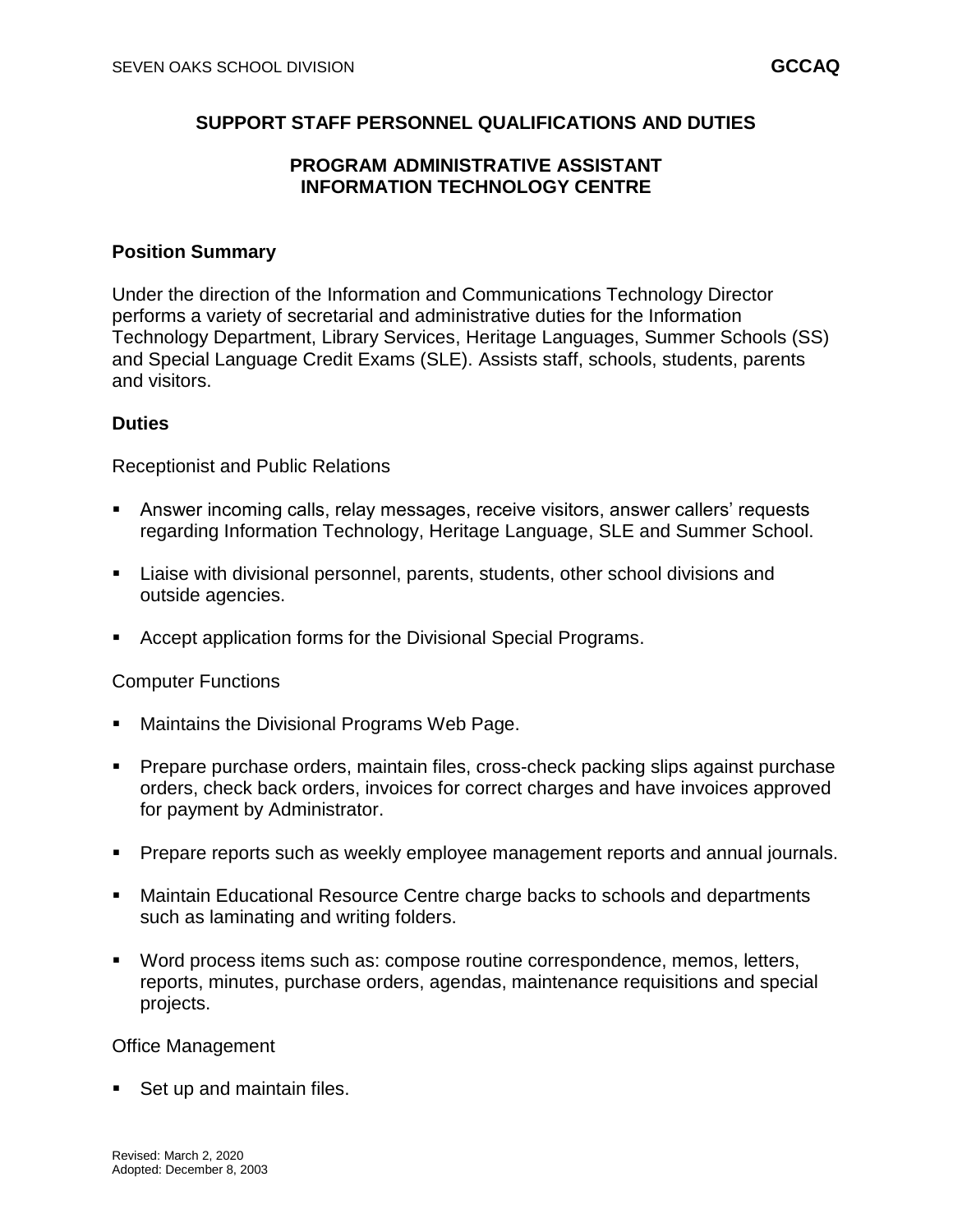- Open, sort and direct incoming mail.
- Order, maintain and distribute supplies.
- Collect and reconcile various accounts.
- Liaise with outside contacts.
- Reconcile cash receipts, cash disbursements and annual financial statements.
- Photocopy.

### Inventory

- Organize and maintain detailed records of office inventory such as computers, software, all equipment, machines and office supplies.
- Record data in computer.
- Run inventory reports for insurance audit purposes.

## Other Duties

- Co-ordinate registration for Summer School, Heritage Language, SLE and Divisional Professional Development.
- Record and transcribe meeting minutes.
- Arrange, design and distribute communication materials.
- Attend to emergent situations in absence of Administrator.

## **Education**

- Grade 12.
- One year Administrative Assistant Course or equivalent to attain knowledge of word processing, keyboarding, basic accounting.
- **Typing 60 wpm.**
- Use of office equipment such as computer, multi-line phone, voice mail, calculator, photocopier, fax machine.